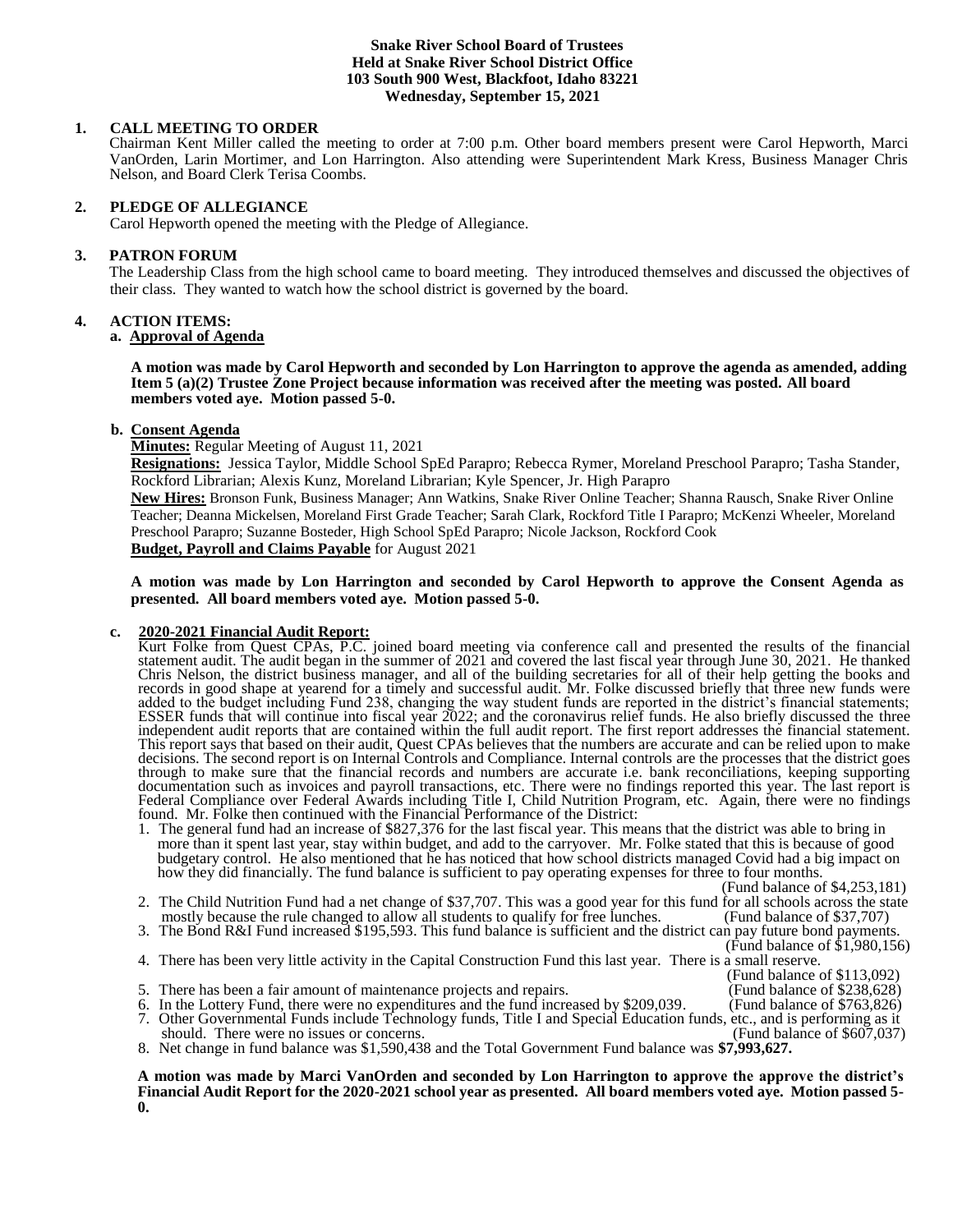# **d. Supplemental Contract Approval:**

A list of extra-curricular and special assignment contracts is attached. These are contracts given to personnel who take on special assignments or do extra-curricular activities. The names highlighted yellow denote off-campus coaches. The salary schedule changed during negotiations and is based upon the career ladder.

### **Larin Mortimer motioned and Lon Harrington seconded to approve the supplemental (extra-curricular or special assignment) contracts for the 2021-2022 school year as presented. All board members voted aye. Motion passed 5-0.**

#### **e. Trip Requests:**

Kyle Buttars, High School Vice Principal, will present the 2021-2022 overnight and out-of-state trips. All trips that are overnight, outside of Districts IV, V, & VI, out of state, or beyond 250 miles one-way must be approved by the School Board in the September Board meeting. A list of these trips is included. IHSAA sponsored state tournaments and other season competitions are considered regular trips. Students must qualify for most of these trips.

**A motion was made by Larin Mortimer and seconded by Lon Harrington to approve the regular, out-of-state, and overnight trips, and out-of-state trips beyond 250 miles for the 2021-2022 school year, as presented. All board members voted aye. Motion passed 5-0.**

#### **f. Continuous Improvement Plan:**

The Continuous Improvement Plan was presented by Superintendent Kress. There have been changes in the narrative and metrics requirements this last year. After board approval, the CIP will be turned in to the State Board of Education by October 1, 2021. The board would like to continue discussing the CIP further at the next board meeting in October.

#### **Carol Hepworth moved and Lon Harrington seconded to approve the Continuous Improvement Plan for the 2021- 2022 school year as presented. All board members voted aye. Motion passed 5-0.**

## **g. Revised Return to School Plan/ LEA ARP Use of Funds Plan:**

LEAs receiving ARP ESSER funds are required to have two plans: 1) Safe Return to In-Person Instruction and Continuity of Services plan and 2) LEA ARP ESSER Use of Funds plan. Developing and making these plans publicly available on the LEA's website is a condition of receiving ARP ESSER funds. The Return to School plan is required to be reviewed and revised. Superintendent Kress discussed the revisions that were made. He also discussed the Use of Funds Plan (ESSER money). This is due by October 1, 2021.

**A motion was made by Marci VanOrden and seconded by Larin Mortimer to approve the Return to School Plan revisions as presented. All board members voted aye. Motion passed 5-0.**

**Carol Hepworth moved and Lon Harrington seconded to approved the LEA ARP Use of Funds Plan as presented. All board members voted aye. Motion passed 5-0.**

# **h. Reschedule November Board Meeting:**

The November board meeting is on November  $17<sup>th</sup>$ , which is also the first day of the ISBA Conference. Superintendent Kress would like to move the meeting to the week before on Wednesday, November  $10^{th}$ , 2021.

**Larin Mortimer moved and Lon Harrington seconded to approve that the regular board meeting of November 17, 2021 be moved to November 10, 2021 at 7 p.m. at Moreland Elementary. All board members voted aye. Motion passed 5-0.**

# **5. INFORMATION ITEMS**

# **a. Superintendent Report**

- **1. Trustee Zone Project:** Superintendent Kress discussed the process of trustee rezoning. The board worked on the maps and changed the boundaries to make the zones more even. These changes will be sent to ISBA and Quadrant who will finalize the maps and make descriptions. The next step will be to send them to the State Board of Education.
- **2. Covid-19 Update-FDA Approved Vaccine Ramifications:** Superintendent Kress gave an update on Covid-19 in our district.
- **3. Upcoming Events:**
	- **a. Fall Region V Meeting is September 30, 2021 at 6 p.m. virtually**
- **b. Harvest Break: September 17th through October 3rd, 2021 (Students return October 4 th)**
	- **c. Election Day is November 2, 2021**
		- **Zone 1—Lon Harrington**
		- **Zone 4—Josh Sorenson and Joy Anderson**

 **Zone 5—Toni Ibarra**

 **d. ISBA Annual Convention is November 17-19, 2021**